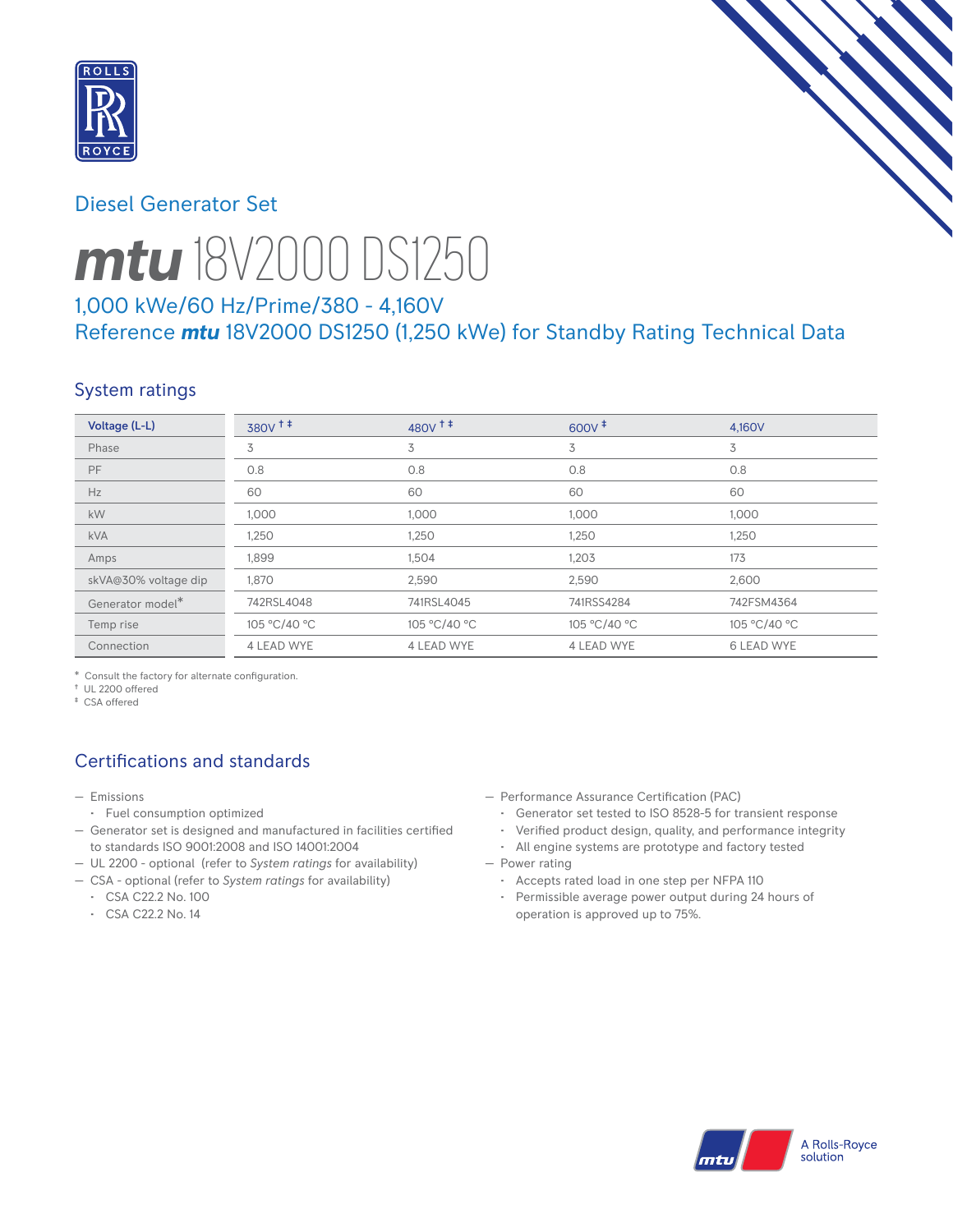## Standard features \*

- Single source supplier
- Global product support
- Two (2) Year/3,000 Hour Basic Limited Warranty
- 18V2000 diesel engine
	- 40.2 liter displacement
	- Common rail fuel injection
	- 4-cycle
- Engine-generator resilient mounted
- Complete range of accessories
	- Cooling system
	- Integral set-mounted
	- Engine-driven fan

## Standard equipment \*

#### Engine

- Air cleaners
- Oil pump
- Oil drain extension and shut-off valve
- Full flow oil filter
- Closed crankcase ventilation
- Jacket water pump
- Thermostat
- Blower fan and fan drive
- Radiator unit mounted
- Electric starting motor 24V
- Governor electronic isochronous
- Base formed steel
- SAE flywheel and bell housing
- Charging alternator 24V
- Battery rack and cables
- Flexible fuel connectors
- Flexible exhaust connection

#### Generator

- NEMA MG1, IEEE, and ANSI standards compliance for temperature rise and motor starting
- Sustained short circuit current of up to 300% of the rated current for up to 10 seconds
- Self-ventilated
- Superior voltage waveform
- Digital, solid state, volts-per-hertz regulator
- Brushless alternator with brushless pilot exciter
- 4 pole, rotating field
- 105 °C maximum prime temperature rise
- 1-bearing, sealed
- Flexible coupling
- Full amortisseur windings
- 125% rotor balancing
- 3-phase voltage sensing
- $\pm$  0.25% voltage regulation no load to full load
- 100% of rated load one step
- 5% maximum total harmonic distortion
- Generator
	- Brushless, rotating field generator
	- 2/3 pitch windings
	- Permanent Magnet Generator (PMG) supply to regulator
- 300% short circuit capability
- Digital control panel(s)
	- UL recognized, CSA Certified, NFPA 110
	- Complete system metering
	- LCD display

#### Digital control panel(s)

- Digital metering
- Engine parameters
- Generator protection functions
- Engine protection
- CANBus ECU communications
- Windows®-based software
- Multilingual capability
- Communications to remote annunciator
- Programmable input and output contacts
- UL recognized, CSA certified, CE approved
- Event recording
- IP 54 front panel rating with integrated gasket
- NFPA 110 compatible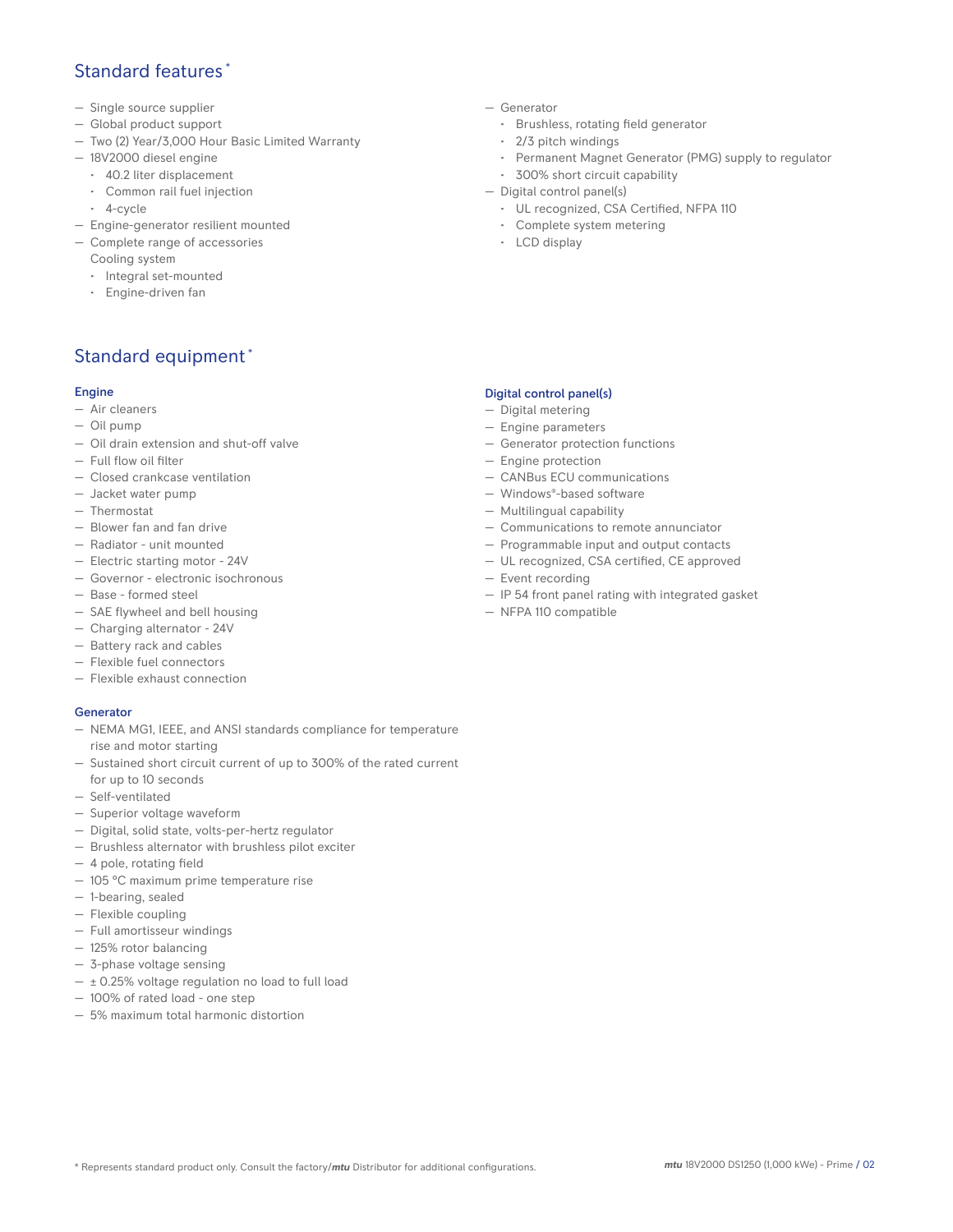# Application data

#### Engine

| Manufacturer                         | mtu                           |
|--------------------------------------|-------------------------------|
| Model                                | 18V2000B76                    |
| Type                                 | 4-cycle                       |
| Arrangement                          | $18-V$                        |
| Displacement: $L$ (in <sup>3</sup> ) | 40.2 (2,448)                  |
| Bore: cm (in)                        | 13.5(5.3)                     |
| Stroke: cm (in)                      | 15.6(6.15)                    |
| Compression ratio                    | 17.5:1                        |
| Rated rpm                            | 1.800                         |
| Engine governor                      | electronic isochronous (ADEC) |
| Maximum power: kWm (bhp)             | 1,097 (1,471)                 |
| Steady state frequency band          | ± 0.25%                       |
| Air cleaner                          | dry                           |
|                                      |                               |

#### Liquid capacity

| Total oil system: L (gal)             | 122 (32.2) |
|---------------------------------------|------------|
| Engine jacket water capacity: L (gal) | 73 (19.3)  |
| System coolant capacity: L (gal)      | 185 (48.9) |

#### Electrical

| Electric volts DC                                            | 24    |
|--------------------------------------------------------------|-------|
| Cold cranking amps under -17.8 $^{\circ}$ C (O $^{\circ}$ F) | 2.800 |
| Batteries: group size                                        | 8D    |
| Batteries: quantity                                          |       |
|                                                              |       |

#### Fuel system

| Fuel supply connection size | #12 JIC 37° female      | G       |
|-----------------------------|-------------------------|---------|
|                             | 1" NPT adapter provided | $\sim$  |
| Fuel return connection size | #12 JIC 37° female      | $\circ$ |
|                             | 1" NPT adapter provided |         |

Maximum fuel lift: m (ft) 5 (16) Recommended fuel diesel #2<br>Total fuel flow: L/hr (gal/hr) diesel #2<br>1,500 (396) Total fuel flow: L/hr (gal/hr)

Fuel consumption

| r det consumption                                                     |                |
|-----------------------------------------------------------------------|----------------|
| At 100% of power rating: L/hr (gal/hr)                                | 254 (67)       |
| At 75% of power rating: L/hr (gal/hr)                                 | 192 (51)       |
| At 50% of power rating: L/hr (gal/hr)                                 | 133 (35)       |
| Cooling - radiator system                                             |                |
| Ambient capacity of radiator: °C (°F)                                 | 50 (122)       |
| Maximum restriction of cooling air:                                   |                |
| intake and discharge side of radiator: kPa (in. H <sub>2</sub> 0)     | 0.12(0.5)      |
| Water pump capacity: L/min (gpm)                                      | 950 (251)      |
| Heat rejection to coolant: kW (BTUM)                                  | 430 (24,454)   |
| Heat rejection to after cooler: kW (BTUM)                             | 285 (16,208)   |
| Heat radiated to ambient: kW (BTUM)                                   | 107 (6,079)    |
| Fan power: kW (hp)                                                    | 33.5 (44.9)    |
| Air requirements                                                      |                |
| Aspirating: *m <sup>3</sup> /min (SCFM)                               | 96.6 (3,411)   |
| Air flow required for radiator                                        |                |
| cooled unit: *m <sup>3</sup> /min (SCFM)                              | 1,512 (53,396) |
| Remote cooled applications; air flow required for                     |                |
| dissipation of radiated generator set heat for a                      |                |
| maximum of 25 °F rise: *m <sup>3</sup> /min (SCFM)                    | 390 (13,710)   |
| * Air density = 1.184 kg/m <sup>3</sup> (0.0739 lbm/ft <sup>3</sup> ) |                |
|                                                                       |                |
| <b>Exhaust system</b>                                                 |                |
| Gas temperature (stack): °C (°F)                                      | 420 (788)      |
| Gas volume at stack temperature: m <sup>3</sup> /min (CFM)            | 222 (7,840)    |
| Maximum allowable back pressure at                                    |                |

| Gas volume at stack temperature: m <sup>3</sup> /min (CFM) | 222 (7,840) |
|------------------------------------------------------------|-------------|
| Maximum allowable back pressure at                         |             |
| outlet of engine, before piping: kPa (in. H.O)             | 5(20)       |